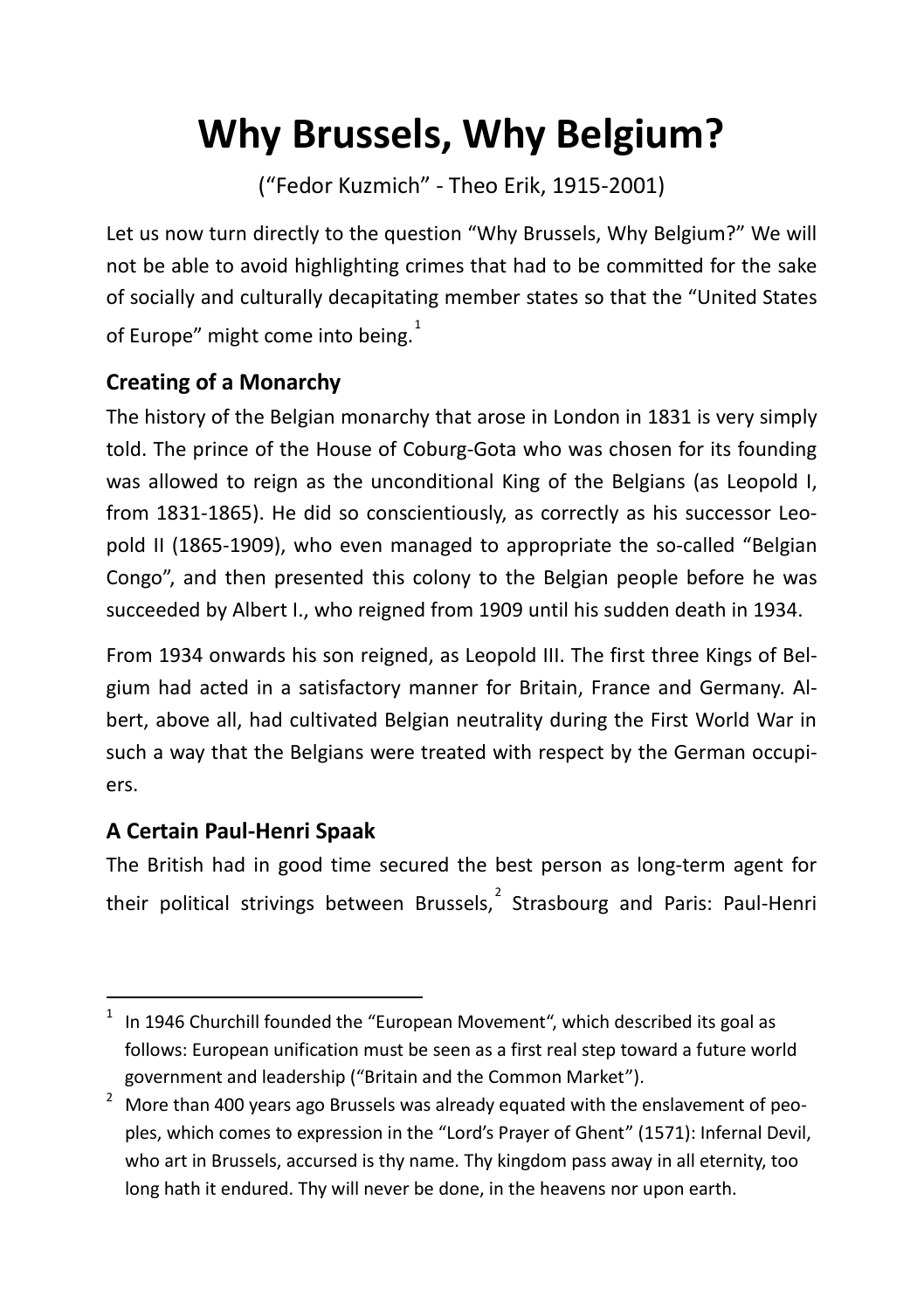Spaak. He was active officially in Belgian ministries from 1936, from 1957 to 1961 as secretary of the North Atlantic Pact (NATO) and as President of the Council of Europe in Strasbourg (1949-51), and from1961 to 66 as a leading minister in Brussels. He kept watch over Leopold III and certainly played a rôle in his father's death (Albert I.) Let us now look at the death of Albert I in alleged mountain accident. We - i.e. the family of the author of this article - lived at that time in Brussels, having moved from Paris in 1935. Many artists came as visitors to our house, among them Anthroposophists such as Willem Zeylmans van Emmichoven, Eugen Kolisko and Walter Johannes Stein from London, and above all we had regular and secret visits from Leopold III. My stepfather (from 1927) the American pianist and Anthroposophist Walter Rommel (1857-1953), worldfamous in his lifetime, succeeded in awakening in Leopold an enthusiasm for social threefolding.

All this took place in utmost confidence. The Belgian kings were – and still are – educated exclusively by Jesuits, and Leopold's mother Elisabeth, Albert's widow, who lived in another palace, kept a watchful eye on her son's every step in accordance with the wishes of the Jesuit patres, by whom she was continually surrounded.

Leopold was, like his father, a keen mountaineer. For example, he loved going on journeys of research through the Mato Grosso in Brazil. In 1926 he married the Swedish princess Astrid and, after his father's death in 1934, succeeded to the throne. He was loved and greatly respected by the people. The royal couple were highly intelligent. Inwardly and outwardly they were captivating personalities, free of all snobbery. They were called the "loving couple of the century".

Thou takest from us this day our daily bread. Wife and children are in great need. Thou forgivest no-one his trespasses. Hatred and envy dwell in thee, instead of patience. Into temptation thou leadest everyone. No-one can subsist before thy face. O heavenly Father in Thy kingdom, redeem us from the infernal Devil and from his blood-spilling, false counsel, through which he does abominable deeds. Save us from him and his Spanish horde, which truly lives just like the Devil. Amen.

 $\overline{a}$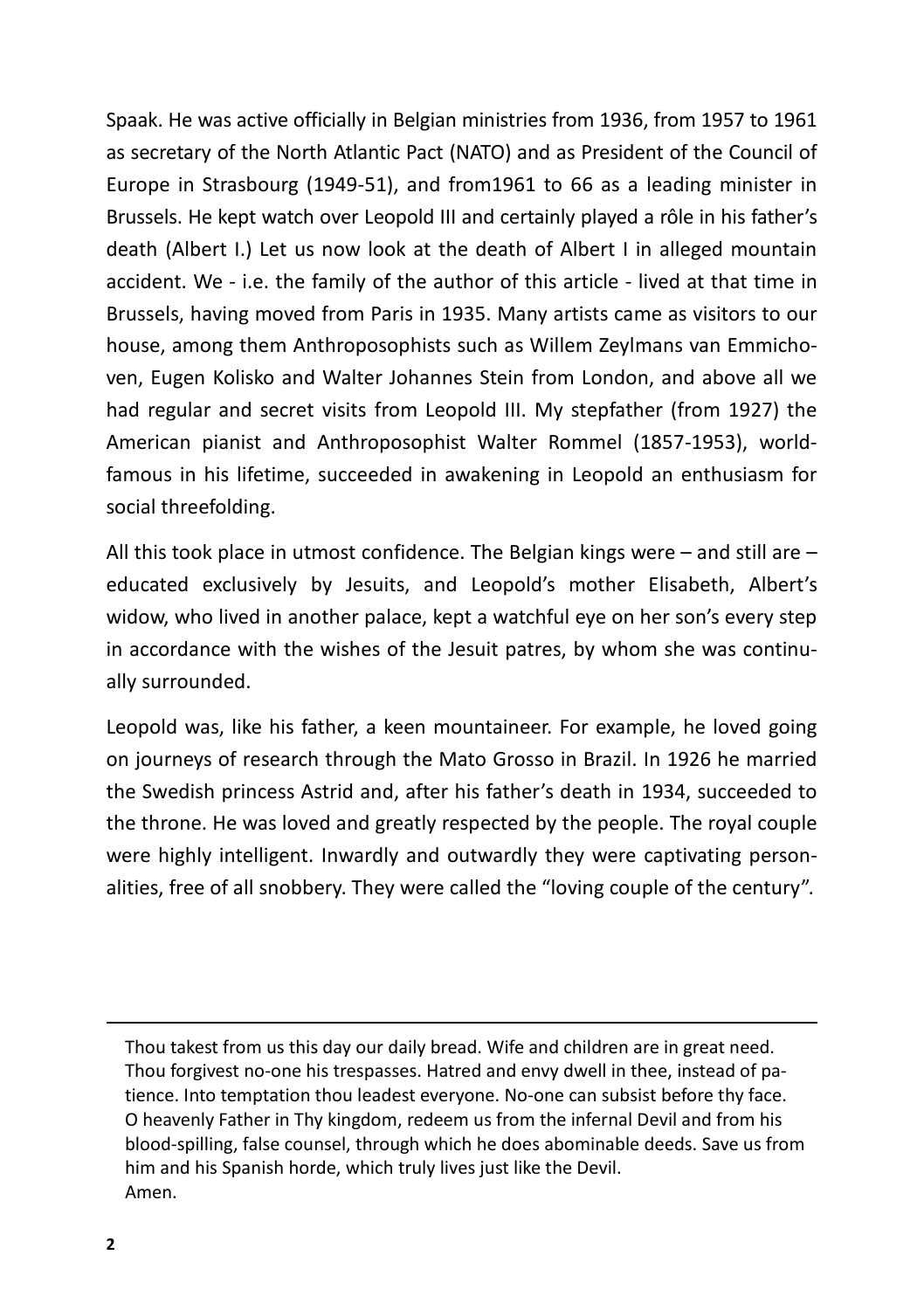#### **Radical Intervention from the West**

Britain's strategist on the Continent was the aforementioned Paul-Henri Spaak, who was already helping to lay the foundations for the EU in Strasbourg. He definitely warned the British of the Belgian monarchs of that time, as they could obstruct the EEC/EU project. It may be that as a consequence of this the British carried out a number of tests on Albert. Thus, they "wished for" a partial or even complete takeover of the uranium mines in the Congo, guessing that the Roi Chevalier (Albert) might say no. When he really did say no, British strategies for the Brussels goals had to be quickly modified. This could explain why they resorted to radical measures, namely the elimination of Albert.

#### **The Death of Albert I.**

On the day of his death Albert I.  $-$  as stated by the official report  $-$  called for his chauffeur to drive him into the wooded hills of Brabant, about an hour away from Brussels. Here, there is a high rock with a cliff falling away steeply on one side. The King made this "excursion" in a city suit and light footwear as was usual in the Brussels palace. And in addition he had with him a folder. In Marches-les-Dames, so we are told, Albert asked the chauffeur to stop and wait for him so that he could walk along a woodland path to the rock of the same name. When, after an hour, he had still not reappeared, the chauffeur says he set off in search of him. There he found the shattered corpse at the foot of the cliff, carried him back to the car and then drove him to the Brussels City palace.

This rock is a destination for family outings because on the one side it is easy to climb and the summit is a particularly suitable place for picnicking. All these remarkable circumstances were mentioned only briefly in the press, and then, certainly at the behest of higher authorities, entirely "forgotten". Leopold was of course too intelligent to simply accept this official cause of the death.

When, some time later he wanted to contact this chauffeur he realized that, once the agitation among the people and in the press had died down, he had disappeared. Years later an acquaintance of both Leopold and the chauffeur met the latter in South America as a wealthy and established personality. Leopold kept his silence about this.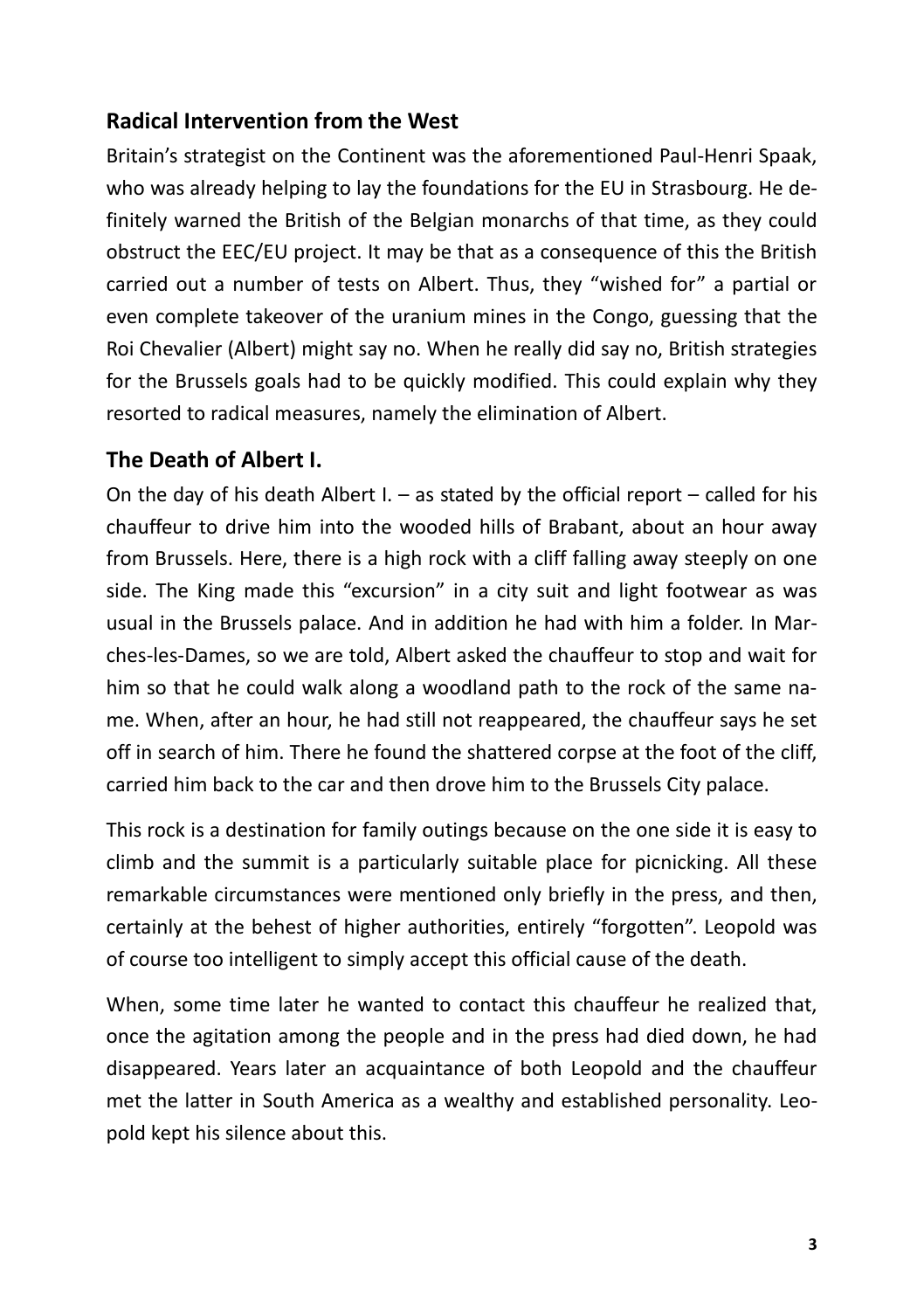#### **Astrid's Death**

But Leopold III, as we already indicated, also represented a risk factor for the British. It is therefore no surprise that already one year after Albert's "fatal accident" the young royal couple, Leopold and Astrid, also "had an accident" in Switzerland. That day, Leopold was driving from his country house near Lucerne more slowly than usual along the Vierwaldstättersee in the direction of Küsnacht. Suddenly, on a bend to the left his car swerves out to the right, careers down the slope leading to the lake and collides head-on with a fruit-tree. Astrid is flung out of the car, sustains a broken neck and dies instantly. Leopold is also shot out of the car, suffers a broken upper arm and a few other minor injuries.

He has Astrid's body transported to Brussels directly, accompanying it himself. They say that the young king walked bare-headed behind the hearse through the city to the cemetery. A servant told me that for days Leopold forbade entry to Laeken palace because he was clearly beside himself with despair.

In Küsnacht Leopold unofficially commissions a mechanic friend of his to examine the car and the steering in particular. The expert then travels to Brussels to deliver the report to Leopold; both steering-axles had been sawn into, the king is told. He says nothing, and has the wreck of the car sunk in the deep part of the Vierwaldstättersee. At the site of the accident in Küsnacht he has the Astrid Chapel built after his own plans, where daily, even now, Belgian coaches make a  $ston<sup>3</sup>$  $ston<sup>3</sup>$  $ston<sup>3</sup>$ 

Tourists who ask are told that Leopold had the wrecked car sunk so far away and at a place known only to him, so that he would not be reminded of the accident, were the wreck to be found again. But in reality he was concerned that the public should not hear what his mechanic had discovered: namely, that it had been a failed regicide.

<span id="page-3-0"></span>In summer 2000 a team of divers found the car and took photos of it. It is standing on all four wheels two to three hundred metres down on the bed of the lake. After this the editors of "Blick" newspaper equipped a group of frogmen, who also found the car.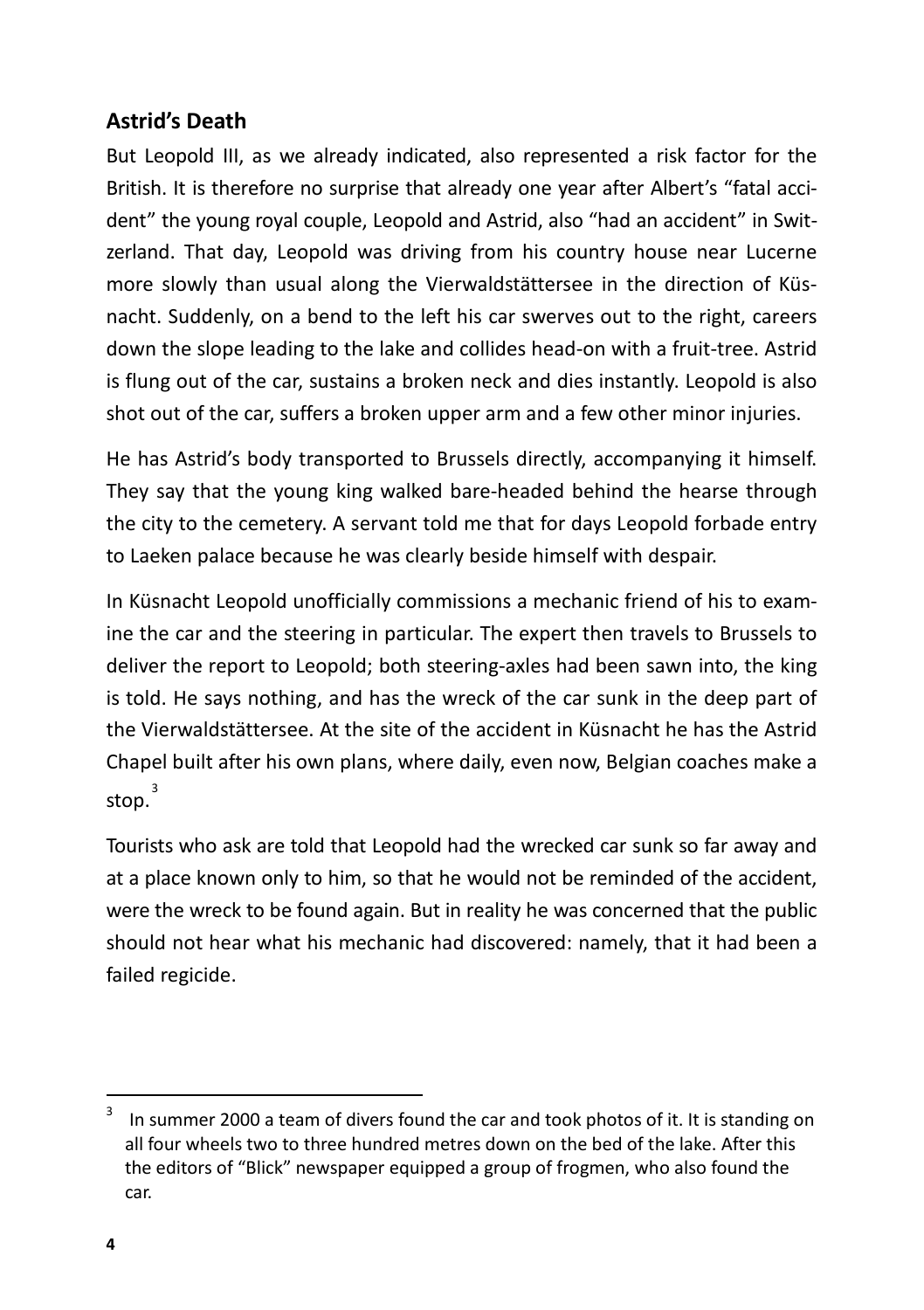#### **The World Revolution as a "New World Order"**

The present author learned of these events in 1935, on the one hand from Walter Rummel, as his private secretary and later concert organizer for France and North Africa; and, on the other, as a former pupil of Walter Johannes Stein and Eugen Kolisko, who came on regular visits from London to Brussels. It was in this way that my picture of the events concerned became more and more complete. This applies particularly to the events that led finally to Leopold III being branded a traitor to his own people and exiled from Belgium; there are probably no other witnesses today of these successful manoeuvres of Paul-Henry Spaak.

The following account is based largely on memories and cannot be documented. It does not wish to condemn, nor does it wish to assign blame or present fixed opinions or points of view. All the people involved were woven through forces of destiny into the events and most of them have already crossed the threshold …

### **The Unholstering**

Until the reign of Albert I. the Belgian monarchs ruled independently. After Albert's death there was only a **constitutional** king, meaning that Leopold III. on official occasions received instructions from Parliament, or rather its Prime Minister P.-H. Spaak. Thus Leopold was one day obliged at some ceremony or other to read out a text of Spaak's stating that Belgium would now work more and more in collaboration with Paris and London. However, Leopold drew from his other breast pocket another text prepared for him by W. J. Stein. In this text the neutrality of Belgium was emphasized, and the harmonizing social rôle that this status would give to Belgium; also the will to lend support at all who wished for the country such a harmonizing political existence. Leopold had now compromised himself vis-à-vis London and its policy of 'divide and rule'. For, according to western plans France was to play a more important part, which explains why France, and later the State of Israel, was provided with atomic weapons, while Germany was to play, increasingly, a subordinate rôle.

Thus, as already described, the attempt was made to remove Albert's son by assassination. The royal couple might stand in the way of realization of the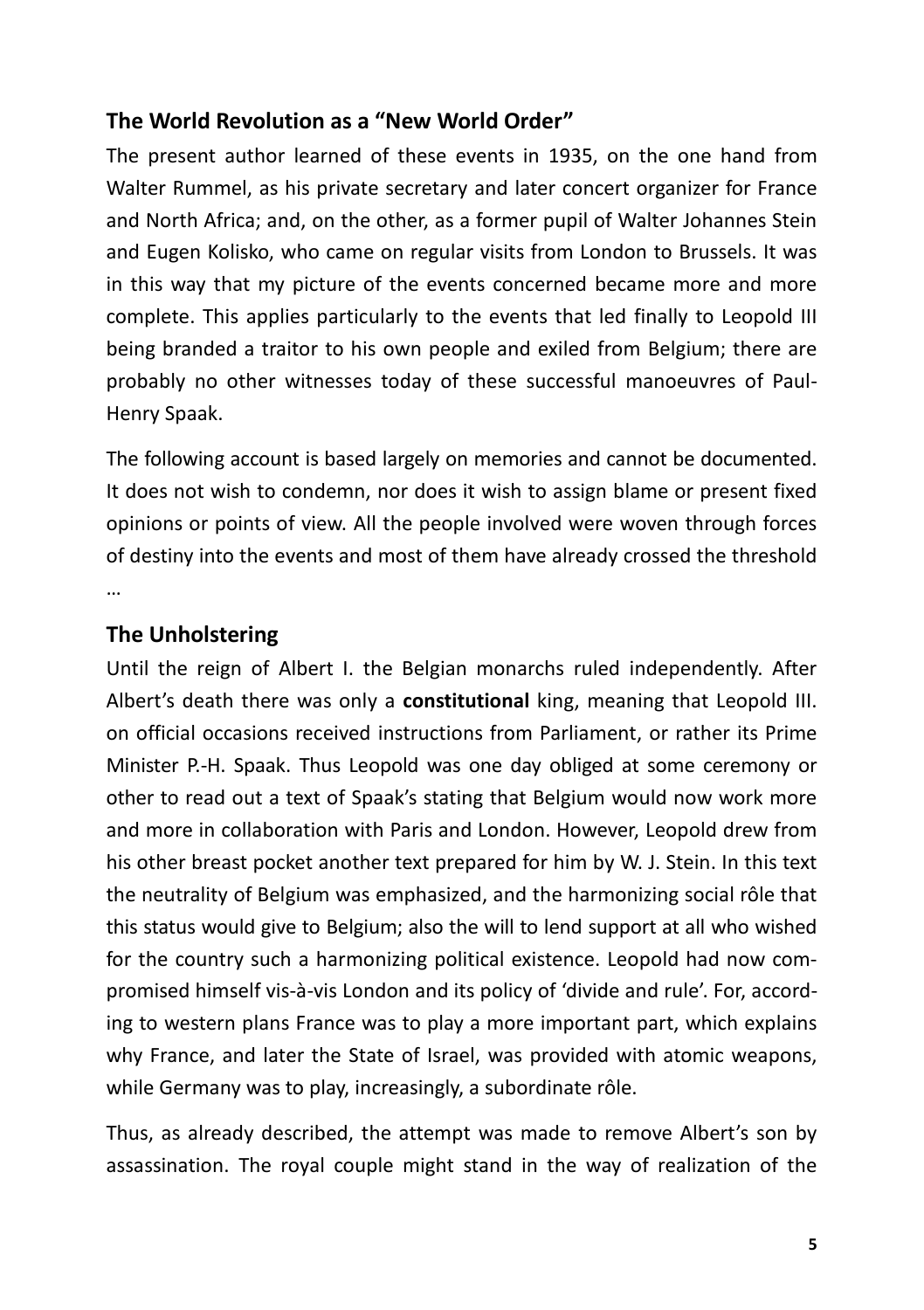European Economic Community (EEC) as a prelude to the E.U., as it had been prepared for many years in the Council of Europe in Strasbourg. And the young king, with his capacity for enthusiasm, sinned repeatedly – from the standpoint of those forces. Thus, For example he provided W. J. Stein and his colleague from the London "Statistical Research Bureau" of the recently deceased D. N. Dunlop – "without asking permission" – with a separate study for statistical work in the City Palace.

#### **A Gentleman's Agreement**

Meanwhile, preparations for the 2nd World War were under way, especially in Britain. In early 1939 Spaak appeared with two delegates from England for a private meeting with Leopold in Brussels. They said to the King: "Your Majesty, the British Government has instructed us to ask you whether, in the event of an invasion of Belgium, Holland and Luxembourg by the German armed forces you would defend your country militarily."

Leopold immediately rejected this as, in view of the overwhelming military superiority of Germany, this would only result in a senseless bloodbath, also among the Belgian population. He wanted to prevent this at all costs.

Spaak and the two delegates left, only to appear again a few weeks later for a private consultation with Leopold. They repeated the same question, combining with it the offer of Britain to send as support for the Belgian army, tank formations and infantry units equivalent to the power of the German Wehrmacht. Leopold accepted this offer without hesitation, and had strategically favourable lines of defence set up accordingly. In addition he agreed to the use by the British, if necessary, of Belgian vehicles. Concerning these secret negotiations between the British government representative and Leopold in the presence of Spaak there are neither notes nor documents nor any further witnesses. It was meant to be nothing but a gentleman's agreement.

#### **Latest News from the Theatre of War**

On 27th May 1940 Leopold telephoned from the war zone to my stepfather W. Rummel (who handed me the second receiver), shortly before he gave the Belgian forces the order to lay down their arms. (Leopold was since his coronation in 1924 only a constitutional king, but in the event of war he became the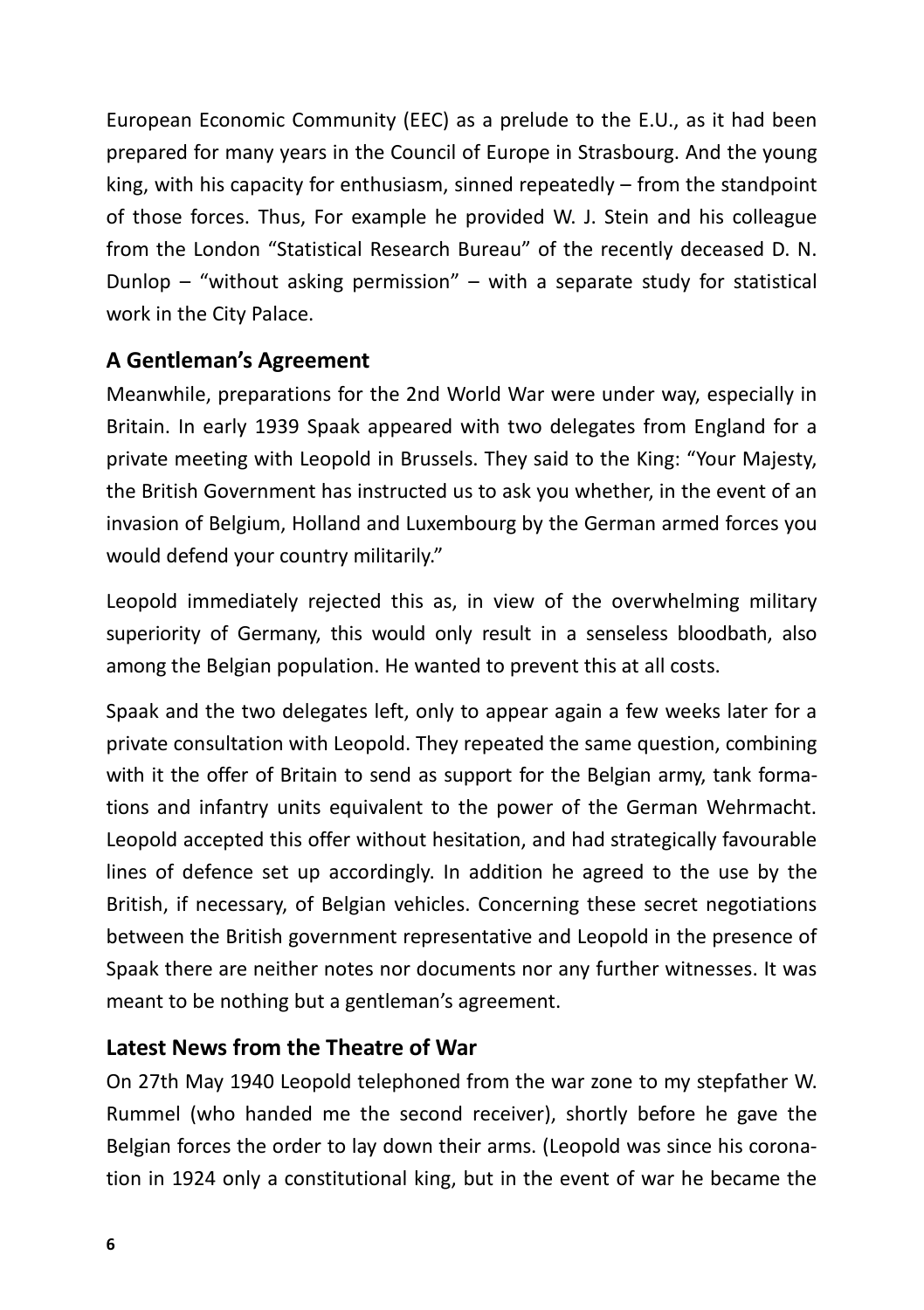commanderin-chief of the army.) He reported as follows: "Spaak has had himself flown twice from London into the war zone into which the Wehrmacht had encircled us, to persuade me to fly to London with him, as King Hakon of Norway and Juliane of the Netherlands have done, in order to set up a government-in-exile in London. I have refused to do so because, as commander-inchief of my country and my soldiers I see it as my highest duty to share my life with them in these difficult times. I will submit to the ultimatum set by the enemy and order them today to lay down their arms. For in our pocket, surrounded by enemy tank formations there are, in addition to ourselves, a million civilian refugees. If we ignore the ultimatum and continue fighting there will be a terrible bloodbath among these Belgian refugee families. The German warplanes and tank divisions would destroy everything without mercy. Not only this but, according to an agreement made verbally, I had to make available to the British troops our entire stock of vehicles when the – deliberately – poorlyarmed British units wanted to flee the overwhelming force of the Germans. They are now on their way to Ostend to be transported home by British warships. – Britain has betrayed our country and through deception caused me to defend her. They sent only a fraction of the promised military assistance when the Germans attacked our country with land and air forces on the 10th May. Spaak who, as I have now realized, is a traitor, has again returned to London enraged at my refusal, he can therefore not form a Belgian government-inexile. Britain is the great traitor and criminal deceiver in Europe. Adieu, my friend – were his last words before he put down the receiver.

The next day we – W. Rummel, my mother and  $I - in$  the midst of a gigantic stream of refugees, drove by car from Brussels in the direction of Paris and managed to get through the night despite frequent gunfire from low-flying German aircraft. In Paris all cars with Belgian number-plates either had their tyres slashed or were simply towed away. A day after capitulation hate-filled and wellorchestrated slander of Leopold began. In all the newspapers of France he was called "le Roi Félon", a traitor king and friend of the Nazis. The Germans led Leopold and his second wife, the Belgian "Princess of Réthy", together with the three children from the marriage with Astrid, into the exile that was planned for them in Austria.